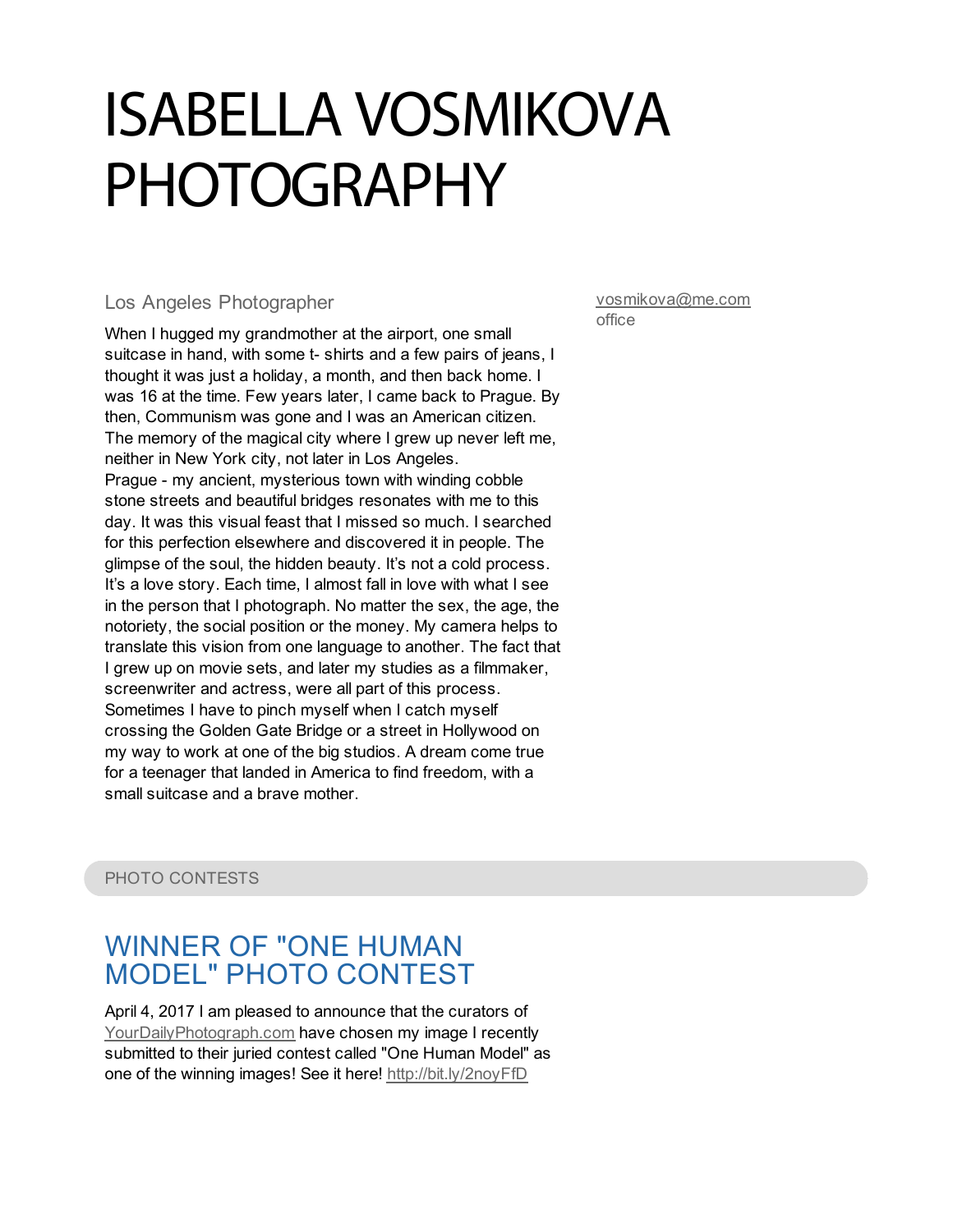#### WINNER OF "PARIS" PHOTO [CONTEST](http://eepurl.com/bB-ilP) - DUNCAN MILLER **GALLERY**

October 10, 2015 I am pleased to announce that the curators of [YourDailyPhotograph.com](http://yourdailyphotograph.com) have chosen my image I recently took in Paris and submitted to their juried contest called "Paris" as one of the winning images! See it here! [http://eepurl.com/bB](http://eepurl.com/bB-ilP)ilP

PHOTO EXHIBITIONS

# [CONCEPT]( http://www.loeildelaphotographie.com/2015/04/22/exhibition/27805/los-angeles-five-cinematographers-one-frame-at-a-time) TO REALITY

April 2015 -- MOPLA (Month of Photography in LA) kicked off with showing the works of one photographer - Isabella Vosmikova, along with five cinematographers - Vilmos Zsigmond, Peter Rodger, Phil Parmet, Jacek Laskus and Ed Lachmanand - in a group show called Concept to Reality at the Loft at Liz's. See some of the images here --

[http://www.loeildelaphotographie.com/2015/04/22/exhibition/27805/los](http://www.loeildelaphotographie.com/2015/04/22/exhibition/27805/los-angeles-five-cinematographers-one-frame-at-a-time)angeles-five-cinematographers-one-frame-at-a-time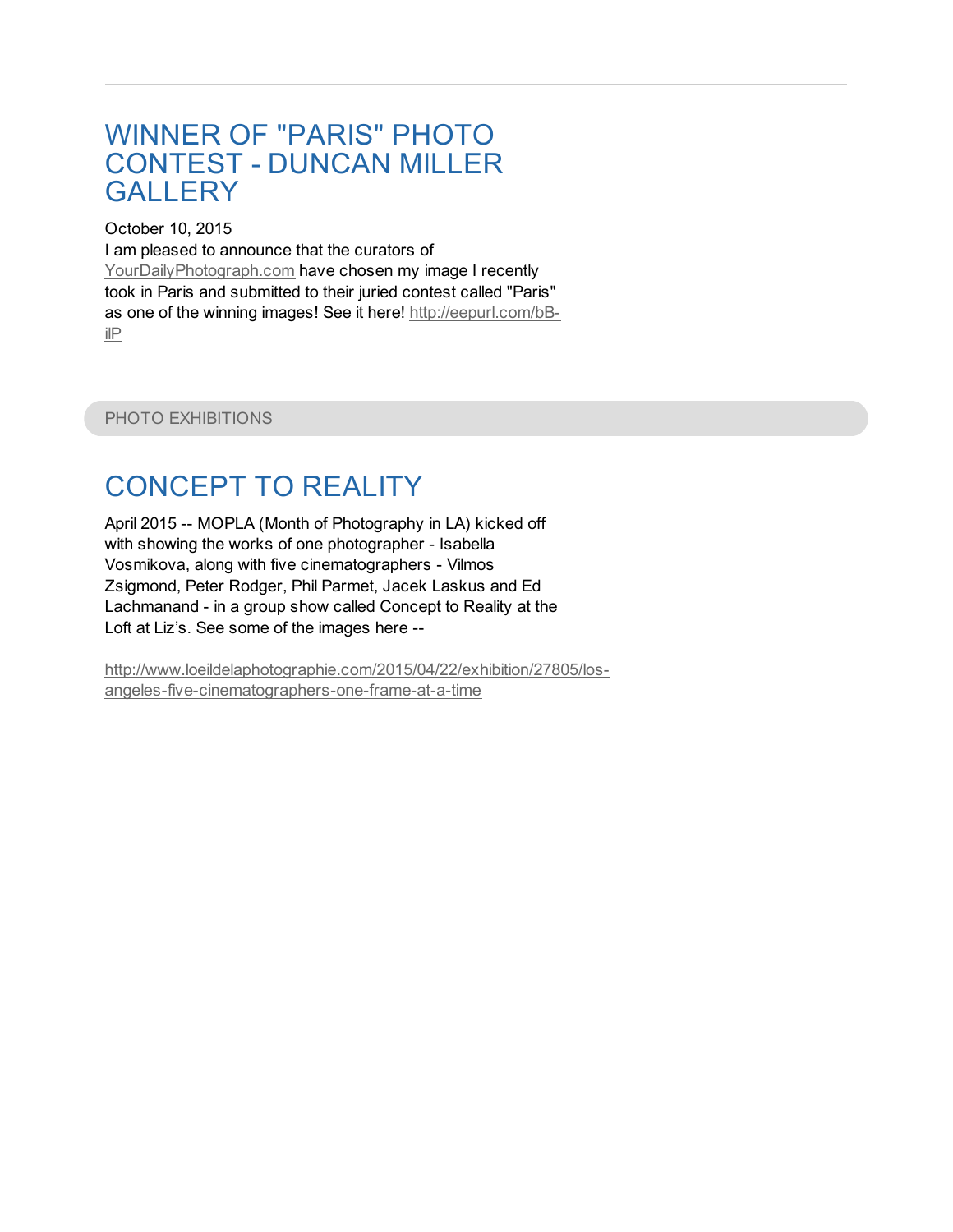## F16 - NEW [PHOTOGRAPHIC](http://lenscratch.com/2015/03/f16-photographic-visions/) VISIONS

March 2015 -- f16, New Photographic Visions group show at Los Angeles Center of Photography in Hollywood, CA -- an artistic journey of visual disorder, encompassing the diverse work of sixteen Los Angeles-based photographers.

In her project Terra Firma, Isabella Vosmikova explores the process of Hollywood actors preparing for their roles, as they try on their costume for the very first time and connect with the inner life of their character. Inspired by Renaissance paintings, and, in particular, the portraits of Titian in which he expresses the psychological dimension of his subjects, she uses the severe limitation of hues to reflect the melancholic, yet hopeful mood that mirrors her longing for the past. It also reflects her memory of Eastern Europe from where she originates.

<http://lenscratch.com/2015/03/f16-photographic-visions/> <http://f16newphotographicvisions.blogspot.com>

#### BOOKS

# 24: BEHIND THE [SCENES](http://www.amazon.com/24-Behind-Scenes-John-Cassar/dp/1933784075/ref=sr_1_1?ie=UTF8&qid=1453307399&sr=8-1&keywords=24+beh)

Behind the scenes photos of the show that redefined action adventure for an insider's look at cast, crew, unscripted moments, and amazing stunts and effects captured by Photographer Isabella Vosmikova and her 24 filmmaking colleagues.

The photos featured on this website in the 24: BEHIND THE SCENES section are only those taken by photographer Isabella Vosmikova.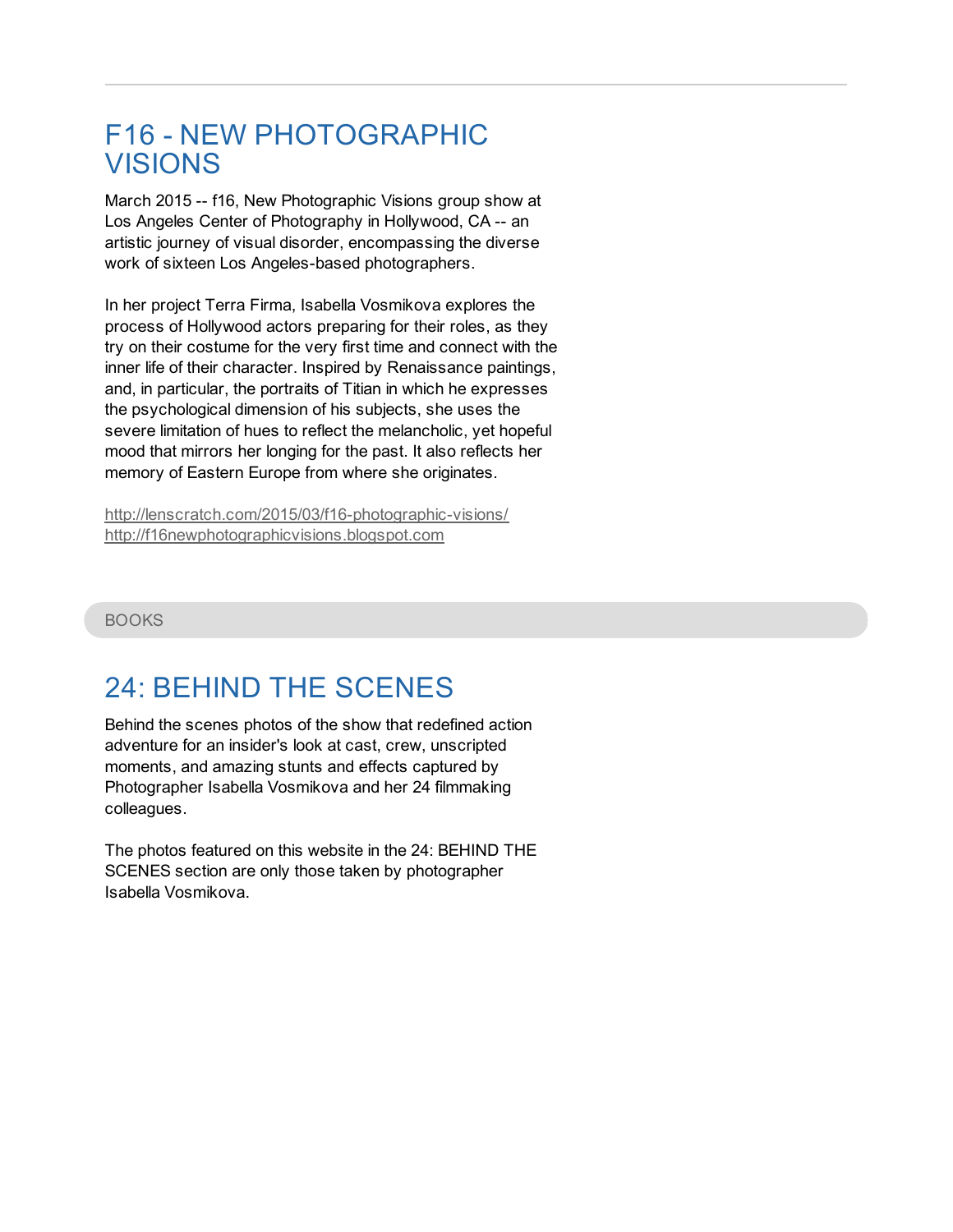# THE MAKING OF [GODZILLA](http://www.amazon.com/Making-Godzilla-Volker-Engel/dp/0061073172/ref=sr_1_2?ie=UTF8&qid=1453308279&sr=8-2&keywords=making+of+god)

Over sixty behind the scenes photos from the making of the motion picture Godzilla focused solely on the old fashioned creation of special effects were captured by photographer Isabella Vosmikova and published in this book. Her photos offer a glimpse inside the visual effects creative process - the combination of technology, spectacular miniatures of New York city juxtaposed with hard working crew, breathtaking explosions of miniature Madison Square garden, special effect rainstorms on the backlot of Universal studio, a man in the Godzilla suit, a gigantic mechanical creature and other glimpses of hard work that went into the making of the motion picture Godzilla just before the dawn of digital technology that now has replaced these old fashioned technologies.

# [TASCHEN's](http://www.taschen.com/pages/en/catalogue/film_music/all/02867/gallery.taschens_favorite_tv_shows_the_top_shows_of_the_last_25_y) Favorite TV Shows

Featuring photos from the top shows of the last 25 years. Alongside a wealth of stills, this overview of the TV revolution presents the most important and successful series of recent years, from David Lynch's groundbreaking masterpiece Twin Peaks to current highlights like Game of Thrones, Girls and House of Cards.

# THE [GIFT](http://www.amazon.com/The-Gift-You-ask-you/dp/1449556728)

by David Dayan Fisher (Author), Isabella Vosmikova (Photographer)

'The Gift' is a gift for anyone and everyone who feels that they aren't getting the most out of life. It isn't some long, drawn out affair with a four week step-by-step process. Mr. Fishers nononsense approach is full of small, insightful ideas that the average person can do to change their life for the better. Must read!

#### OTHER PUBLICATIONS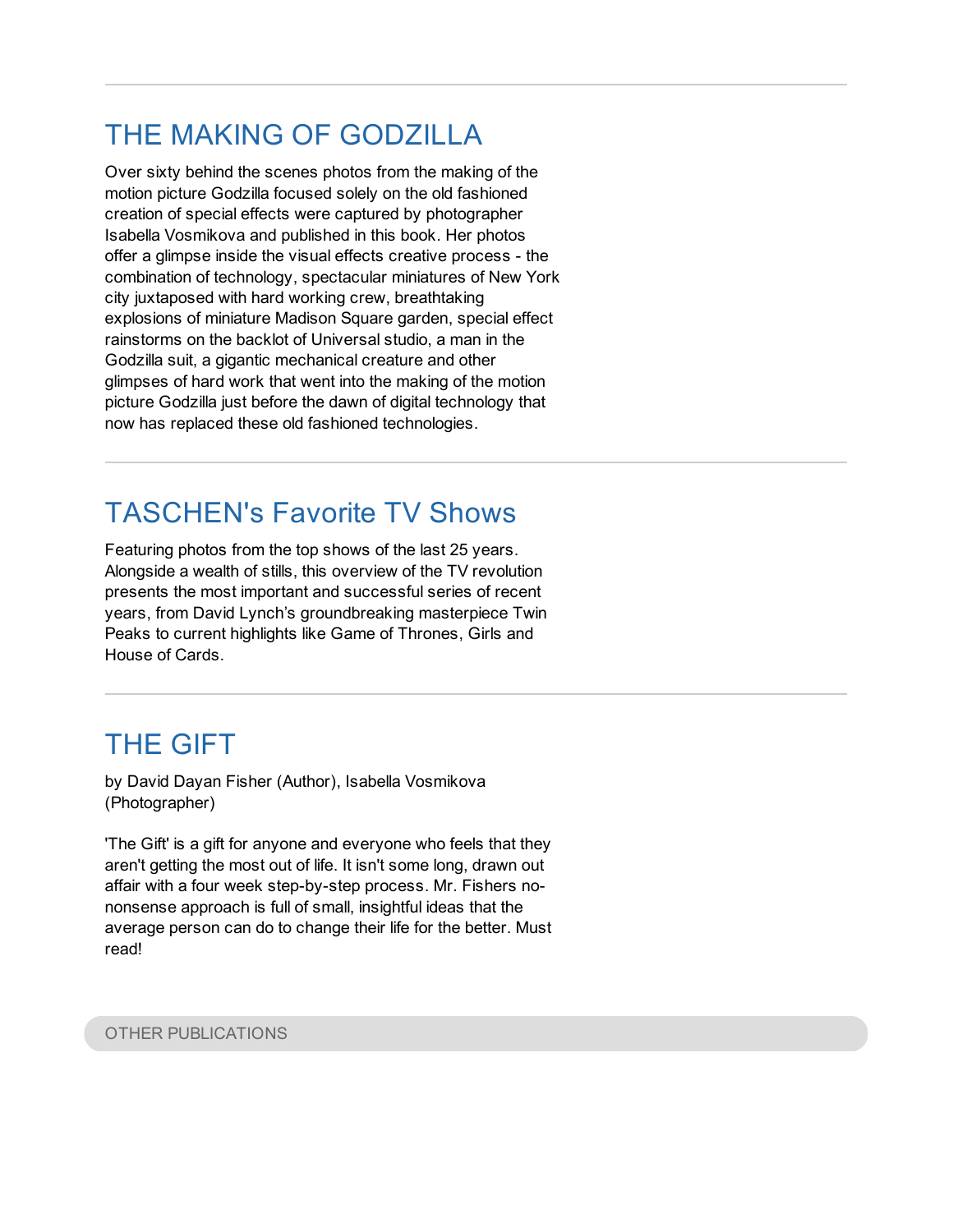# [AKTUALNE](https://magazin.aktualne.cz/ceska-emigrantka-foti-hvezdy-v-hollywoodu-vladl-tu-patriarch/r~819c8010203911ecb91a0cc47ab5f122/) CZ MAGAZINE

Česká emigrantka fotí hvězdy v Hollywoodu. Article written by Tomas Maca based on his interview with Isabella Vosmikova who describes her biography, including her emigration to America and how she became a photographer in Hollywood.

# LOS [ANGELES](http://lat.ms/2voaIZI) TIMES

Ryan Phillippe and Omar Epps from the filming of "The Shooter" Credit: Isabella Vosmikova

# LOS [ANGELES](http://lat.ms/2lXgUid) TIMES

Josh Holloway and Sarah Wayne Callies during the filming of "Colony" Credit: Isabella Vosmikova

# NEW YORK [TIMES](https://www.nytimes.com/2016/01/14/arts/television/tv-review-colony-usa.html)

Josh Holloway in "The Colony" Credit Isabella Vosmikova

### NEW YORK [TIMES](http://www.nytimes.com/2011/01/14/arts/television/14biglove.html)

Chloe Sevigny, Keegan Holst, Ginnifer Goodwin and Jeanne Tripplehorn in "Big Love." Credit Isabella Vosmikova /HBO

### OPRAH [MAGAZINE](https://www.oprahmag.com/entertainment/tv-movies/a28942216/netflix-unbelievable-trailer-exclusive-preview/)

Exclusive: Watch a Preview for Unbelievable, Netflix's New Drama - Last Man Standing's Kaitlyn Dever plays Marie - Sep 9, 2019 Photo Credit: Isabella Vosmikova/Netflix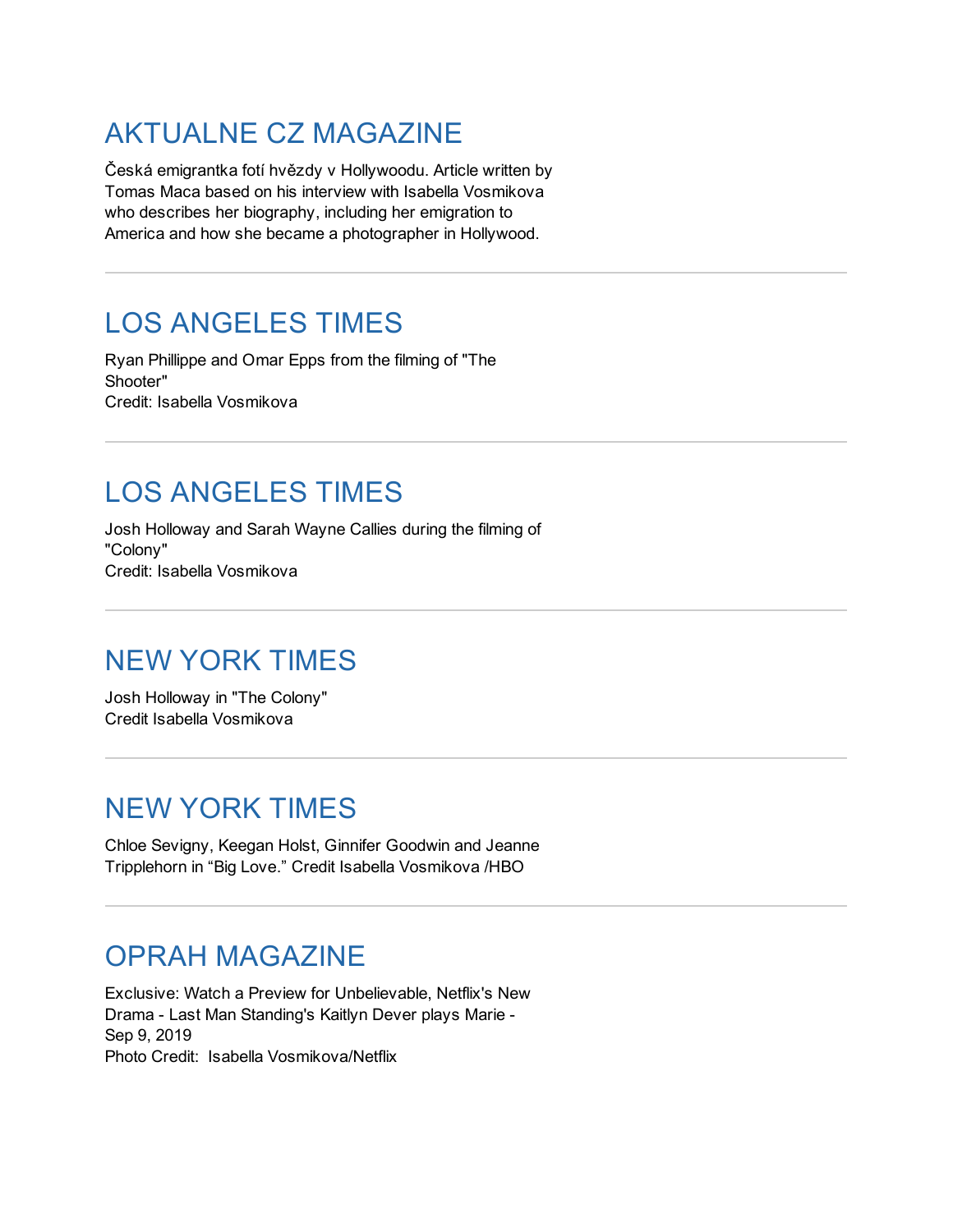### LOS [ANGELES](https://www.latimes.com/entertainment/tv/la-et-st-overrated-underrated-barry-game-of-thrones-20190529-story.html) TIMES

Bill Hader, Henry Winkler in Barry Season 2 -- Photo Credit: Isabella Vosmikova/ HBO

### [WASHINGTON](https://wapo.st/344dErF) POST

Photo of Bill Hader from Barry Season 2 -- PHOTO CREDIT: ISABELLA VOSMIKOVA / HBO

### [CINEMA](https://cinemagavia.es/cosimo-fusco-entrevista/) GAVIA

Portrait Photographs of actor Cosimo Fusco - PHOTO CREDIT : ©ISABELLA VOSMIKOVA

### LOS [ANGELES](https://lat.ms/2Oryta8) TIMES

Gina Torres in tv show Pearson - Photo Credit: Isabella Vosmikova /USA Network

### [BUSTLE](https://www.bustle.com/p/sallys-ex-husband-on-barry-will-test-if-barry-has-really-changed-his-ways-for-good-17028076)

Barry Season 2 Photos -- Photo Credit: Isabella Vosmikova / H<sub>BO</sub>

#### **[OBSERVER](https://observer.com/2019/04/hbo-barry-bill-hader-reveals-noho-hank-was-almost-killed-in-pilot/)**

Anthony Carrigan is consistently brilliant as Barry's NoHo Hank. PHOTO CREDIT: Isabella Vosmikova/HBO

# [ROLLING](https://www.rollingstone.com/tv/tv-reviews/barry-season-2-review-812672/) STONE

Bill Hader as Barry and Henry Winkler as Gene in 'Barry.' PHOTO CREDIT : Isabella Vosmikova/HBO